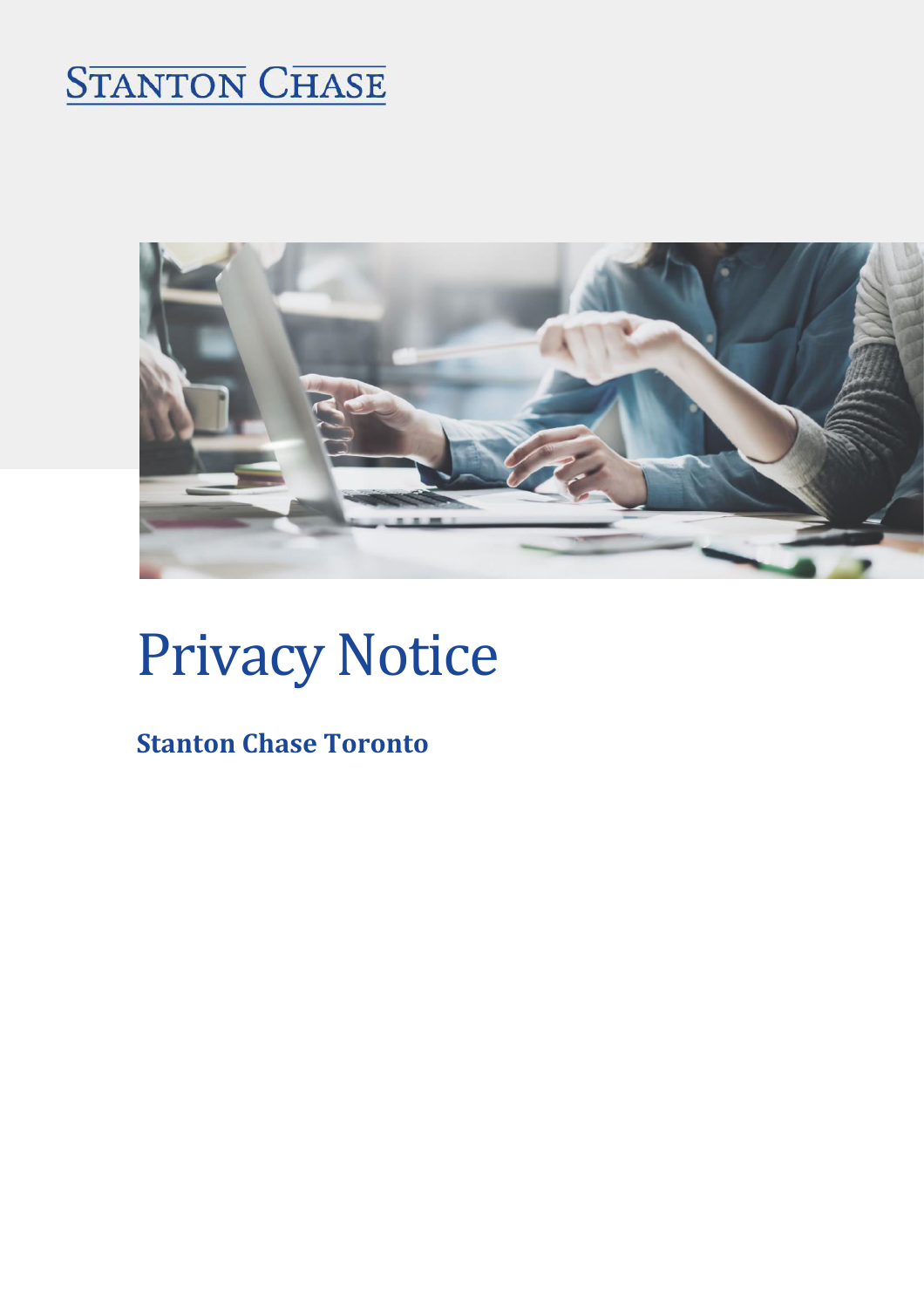The principles described in this Privacy Notice document are handled in accordance with the Regulation (EU) 2016/679 of the European Parliament and of the Council of 27th April 2016 on the protection of natural persons with regard to the processing of Personal Data and on the free movement of such data, and repealing Directive 95/46/EC (General Data Protection Regulation). The aim of these principles is to provide participants with basic information on the processing of Personal Data, their protection and methods of processing.

Glossary of terms used in this Privacy Notice:

- **"Personal Data"** means any information relating to an identified or identifiable natural person; an identifiable natural person is one who can be identified, directly or indirectly, in particular by reference to an identifier such as a name, an identification number, location data, an online identifier or to one or more factors specific to the physical, physiological, genetic, mental, economic, cultural or social identity of that natural person;
- **"Processing"** means any operation or set of operations which is performed on Personal Data or on sets of Personal Data, whether or not by automated means, such as collection, recording, organisation, structuring, storage, adaptation or alteration, retrieval, consultation, use, disclosure by transmission, dissemination or otherwise making available, alignment or combination, restriction, erasure or destruction;
- **"Consent"** means any freely given, specific, informed and unambiguous indication of the data subject's wishes by which he or she, by a statement or by a clear affirmative action, signifies agreement to the processing of personal data relating to him or her;
- **"Controller"** means the natural or legal person, public authority, agency or other body which, alone or jointly with others, determines the purposes and means of the processing of Personal Data;
- **"Processor"** means a natural or legal person, public authority, agency or other body which processes Personal Data on behalf of the controller;
- **"Recipient"** means a natural or legal person, public authority, agency or another body, to which the Personal Data are disclosed, whether a third party or not.

This document is intended to inform you about the ways we handle your Personal Data as well as to ensure you they are of the utmost importance for us therefore we constantly protect them. Our employees treat your Personal Data complying with the applicable legislation of Canada and the EU. To ensure we always handle your Personal Data in the best and most secure way possible, our IT systems and processes are being regularly revised by external professionals. Being fully aware of the fact, your Personal Data do not represent our property, we truly appreciate the trust you have put in us through sharing them with us. Whether we obtain them from public sources or you entrust them to us, we always inform you about this fact. In case we wanted to use your Personal Data for other purposes than those stated here, we would ask for your consent with such Personal Data processing (lacking other lawful basis).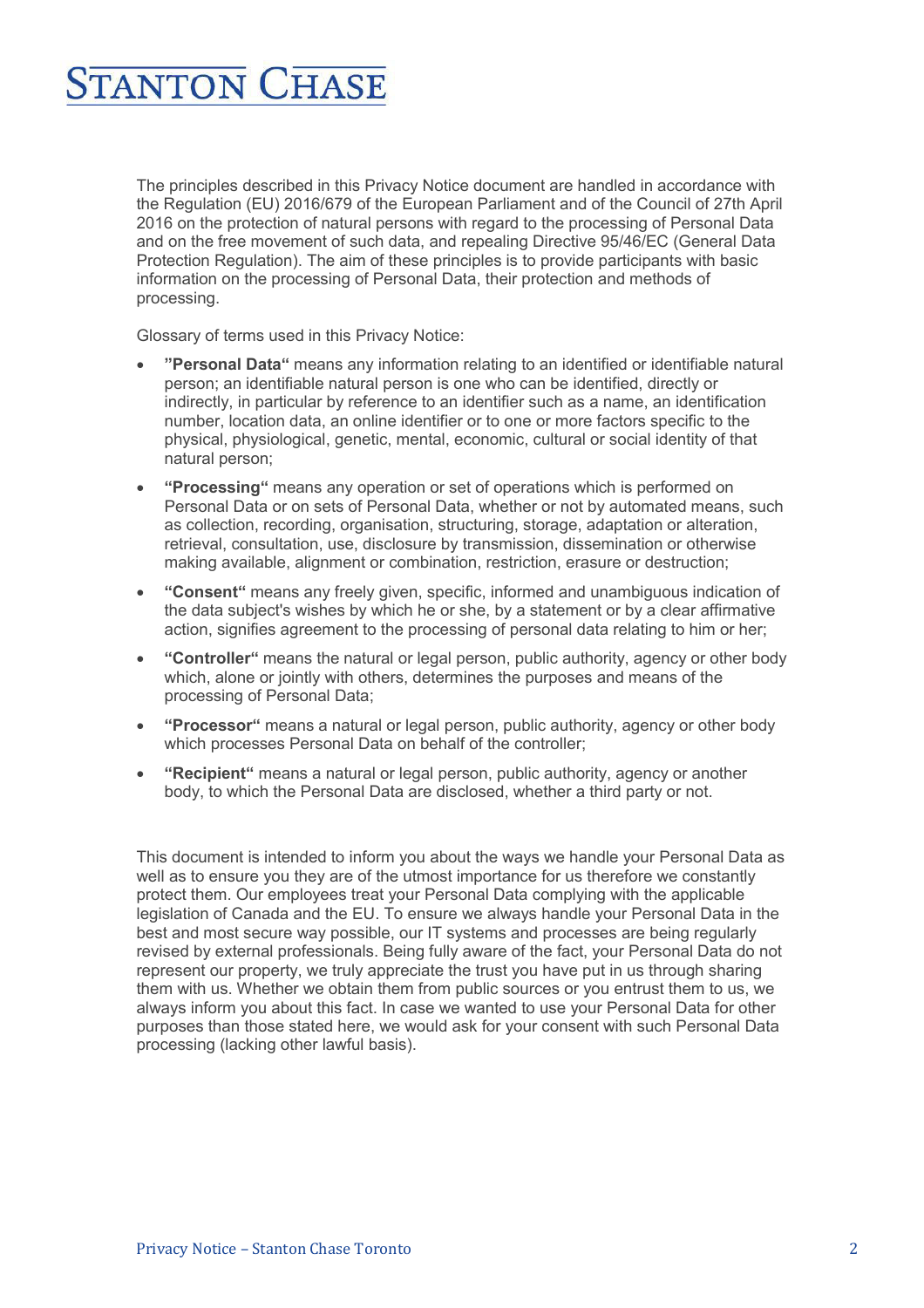#### Who are we and who can access your Personal Data?

We would like to be sufficiently transparent with you, therefore we inform you about who can access and process your Personal Data, who may contact you for the purposes described below. The data controller administering your Personal Data within the territory of Toronto, Canada is the Stanton Chase Toronto company, with its registered office at 401 Bay Street, Suite 1440, Toronto, Ontario, M5H 2Y4, Canada, which is authorized to provide your Personal Data to the other offices of the Stanton Chase global franchise network, if necessary for the fulfilment of our professional duties (respective offices hold the Stanton Chase International N. V. trade mark). Your Personal Data are never proactively offered to these offices. We do, however, upon their eventual requests, always inform you about it and always seek your consent prior to transferring your Personal Data. You can find a regularly updated list of all the Stanton Chase offices at the following address:

<https://www.stantonchase.com/international-locations/>

**We also store your Personal Data at other companies** (Processors). These Processors maintain the utmost secure internal systems and storage for us. This concerns in particular the Microsoft International Corporation while your data are always being stored exclusively in the countries of the European Union. The security of our systems is provided by our suppliers, which may also have access to your Personal Data. To prevent any unauthorized processing or a processing you could not have expected, the activity of these suppliers is under permanent control while they are bound by the contractual terms and the processing contracts. When transmitting and processing your Personal Data, we strictly follow the applicable codes (the code of conduct) of the Association of Executive Search Consultants (AESC). Please find the complete version of these documents we fully adhere to at the following addresses:

<https://www.aesc.org/profession/professional-code> <https://www.aesc.org/profession/candidate-bill-rights>

**We never proactively disclose your Personal Data.** Your Personal Data remains completely safe with us. If we need to transfer your Personal Data to another recipient, we will inform you of this fact and always seek your consent prior to transferring your Personal Data.

**What happens if you don't provide us with your Personal Data?** Should such a situation arise, we will not be able to conclude a contract with you and/or provide you with our services.

### We keep your data safe and we want to tell you how we do it!

The Personal Data entrusted to us, as well as the ones obtained from the public sources remain under constant physical, electronic and procedural control. We ensure maximum possible protection of the processed data by using the frontier control, technical and security mechanisms, efficiently preventing your Personal Data from any unauthorized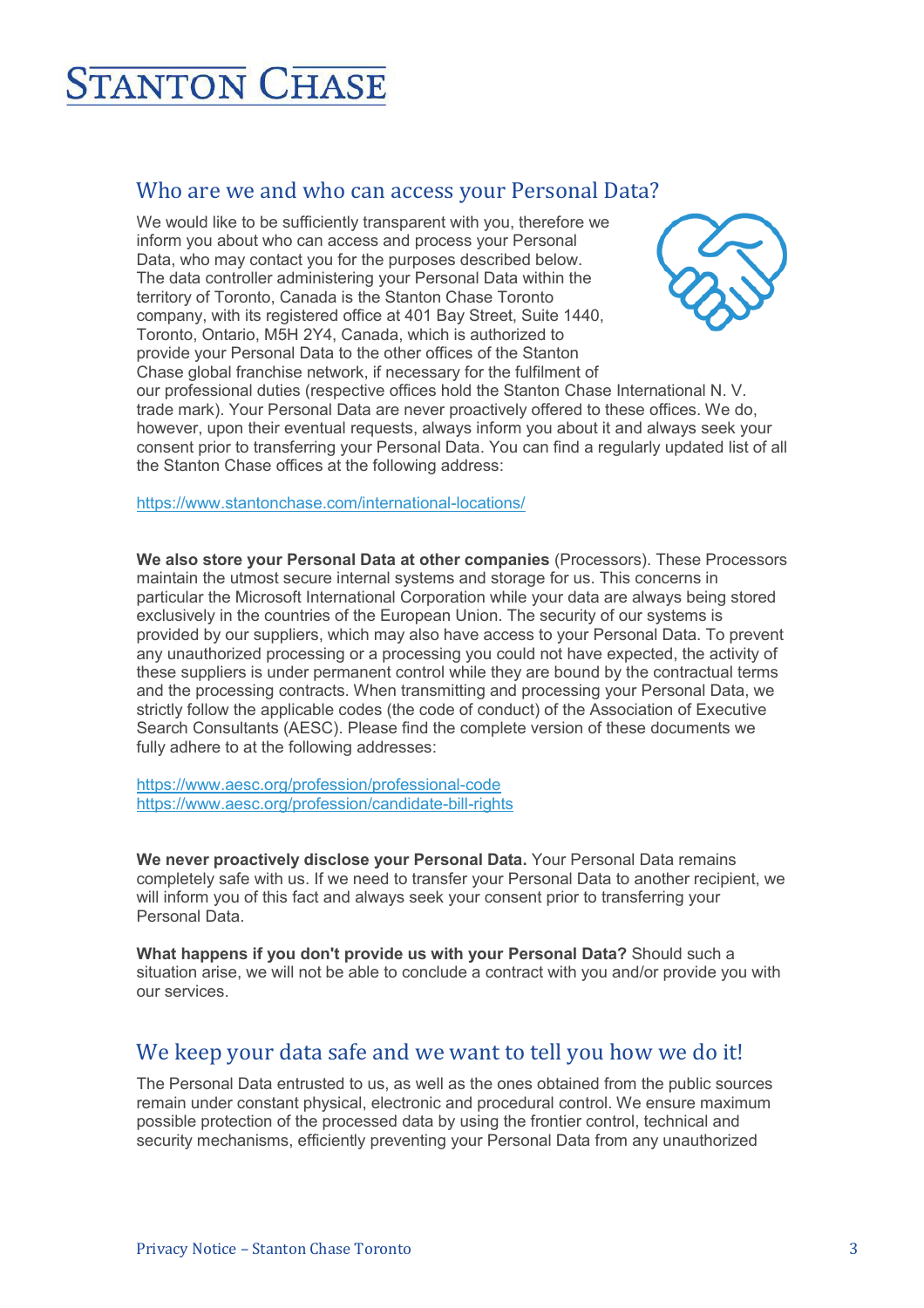access, transfer, as well as their loss, damage or other potential misuse. Every person handling your Personal Data, whether within their work or contractual obligations, is subject to legal or contractual obligation of secrecy.

### Handling your Personal Data is essential for our work - we want you to know all our processing operations are undertaken in accordance with the law.

In order to be able to offer you our service, we do have to handle your Personal Data, therefore a majority of processing operations is based on the contractual terms agreed by you and the Stanton Chase company.

There are other types of Personal Data, we may use only based on your freely given consent, which does not affect the other services we provide for you. Certain requirements are also set by the legislature - we also process the information required by the laws of Canada.



#### We use the additional consent mainly

• when reaching out during our marketing campaigns, eventually to inform you about the opportunities the labour market currently offers. You can withdraw your consent at any time without any negative impact.

#### We are acting under the contract mainly

- when verifying your attendance at an event you have freely subscribed to
- when processing your CV, which we standardly process to a limited extent only
- when maintaining the job candidate database, to be able to offer you the most suitable job position, while sparing your valuable time and finances

#### We use our legitimate interests mainly

- when verifying the information shared in your CV, namely the reference letters, provided by your references, which enables us to provide you the most suitable occupation as well as to protect our clients
- when viewing your profile through open sources (LinkedIn, Facebook, etc…), where you share information about yourself, while always seeking your consent prior to disclosing your Personal Data to clients for a particular job offer

#### **Should you disagree with processing or should you have any questions, please do not hesitate to contact us.**

Your trust in our services is essential for us, and you can contact us at any time. Once we verify your identity, we enable you to withdraw your consent free of charge.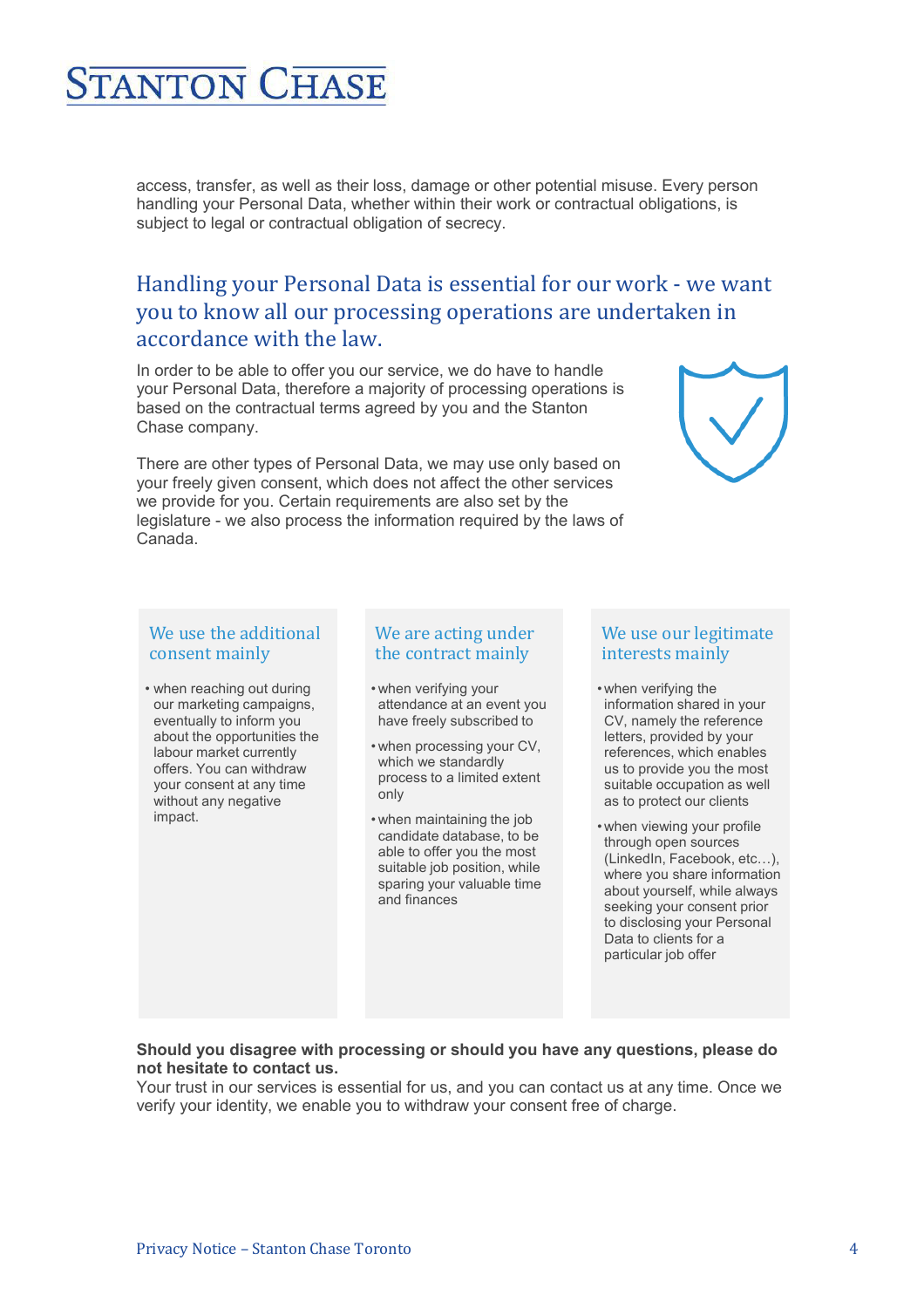| <b>Right of access</b>                                                          | We will provide you with the information about the handling of your<br>Personal Data throughout the period we have possessed them. We<br>cannot provide you with all the information though, namely as some may<br>violate our intellectual property rights or invade privacy of other persons.                                                                                                                                                                                                                |
|---------------------------------------------------------------------------------|----------------------------------------------------------------------------------------------------------------------------------------------------------------------------------------------------------------------------------------------------------------------------------------------------------------------------------------------------------------------------------------------------------------------------------------------------------------------------------------------------------------|
| Right to be forgotten                                                           | We will erase or anonymize the Personal Data you provided us with.                                                                                                                                                                                                                                                                                                                                                                                                                                             |
| <b>Right to restriction</b><br>of processing                                    | If you object to processing carried out by us, we will restrict the<br>processing during the period of validity of the objection. We will also<br>restrict the processing, if the accuracy of the Personal Data is contested<br>by you, for a period enabling us to verify the accuracy of the Personal<br>Data. Alternatively, the restriction of processing will apply if the<br>processing is unlawful and you oppose the erasure of the Personal Data<br>and request the restriction of their use instead. |
| Right to object<br>the processing                                               | You have the right to object at any time to processing of personal data<br>for direct marketing purposes. The right to object also applies to<br>processing of your Personal Data for the purposes of the legitimate<br>interests pursued by us, unless we demonstrate compelling legitimate<br>grounds for the processing which override your interests, rights and<br>freedoms.                                                                                                                              |
| Right not to be subject<br>to automated decision-making,<br>including profiling | We do not use automated decision-making recently therefore we cannot<br>offer you assertion of this right.                                                                                                                                                                                                                                                                                                                                                                                                     |
| Right to data portability                                                       | We will be happy to provide you with a machine-readable copy of the<br>Personal Data you have shared with us. However, we cannot provide<br>you with all the information, as some may violate our intellectual property<br>rights or invade privacy of other persons.                                                                                                                                                                                                                                          |

Should you wish to assert your rights, you can contact us via email

toronto@stantonchase.com or via our central telephone number +1 416 548 5991. You can also visit us at the above-mentioned address of our branch, and we will gladly handle all your requests immediately. We would like to inform you though, that the assertion of your rights may be subject to a charge, in case we would see you already hold respective information or the number of your requests would be disproportionately high in relation to the time limit you have set in this regard.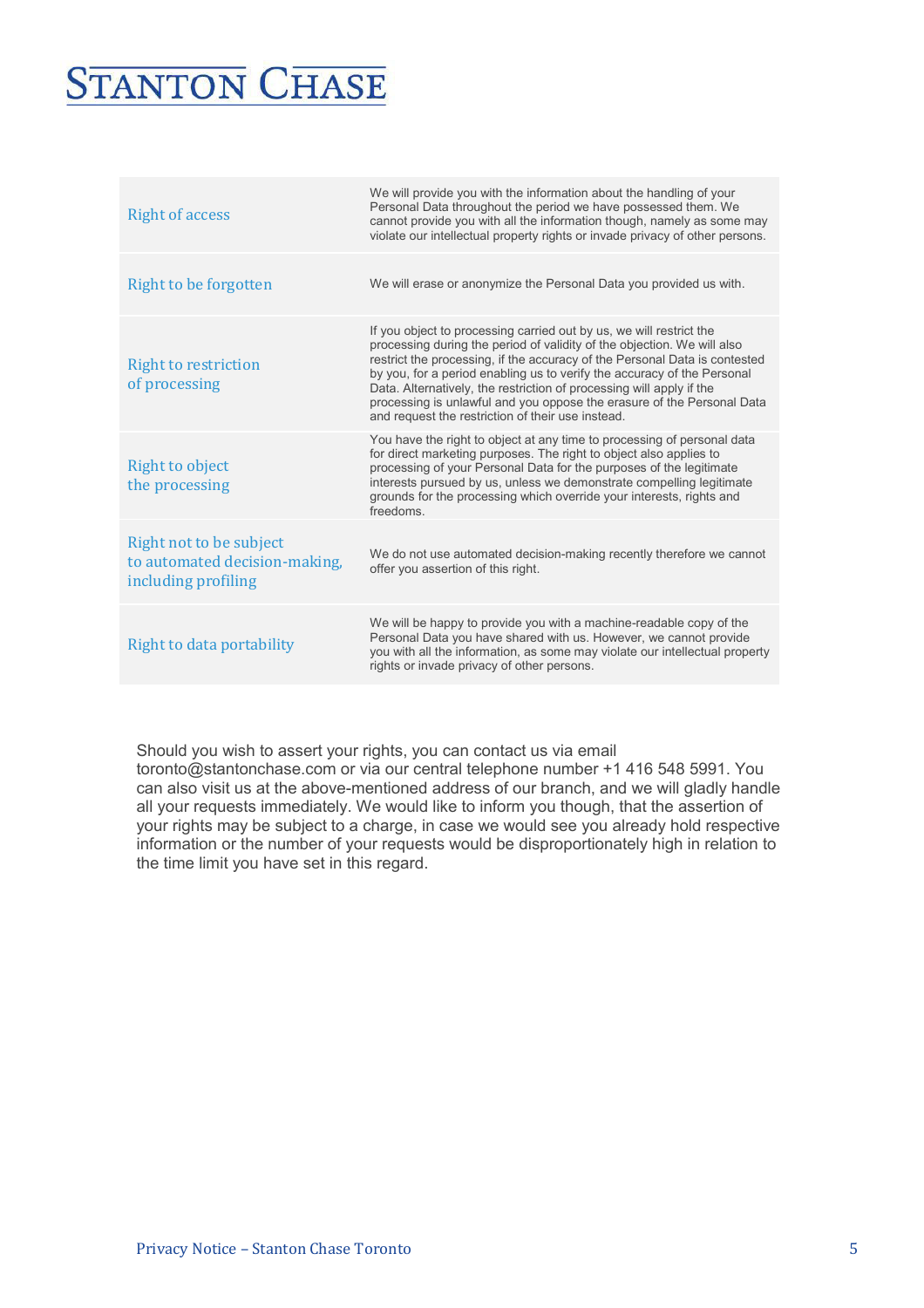### We would like to inform you how we use your Personal Data in case you entrust them to us.

As our main focus is the job placement service, we conduct related activities trying to deliver the service in the highest quality possible. This concerns namely the following types of processing activities:

- tests and assessments, in order to compare your professional qualities with the ones required for a particular job position;
- direct marketing (world news etc.), the aim of which is to keep you informed and offer you new work opportunities;
- CV processing, but we usually work with excerpt of the most crucial information valuable for us, as well as our clients, offering new work opportunities;
- public event management, enabling us to be in closer contact with you, and introduce you to new approaches and opportunities created by the labour market;
- maintaining our relationship, by conducting professional interviews, planning meetings and updating all the information in our information system; we will include you in the information system, after you contact us through our website.

### If you share your Personal Data with us, we will process only the ones we truly need and have to process.

We handle your Personal Data carefully and responsibly, with special regard to your safety. In order to offer you the best services possible, we have to maintain certain Personal Data about you. We keep the following types of information in our system:

- **personal identification data**, such as the name, surname, address, telephone number, and other contact information you share with us;
- **personal information**, such as age, gender, nationality;
- **current job situation**, such as the current employer, key job responsibilities, specialization and the professional experience you have acquired within your current work position;
- **pictures**, that cannot be considered biometric data and that you have included in your CV, we do not provide photographic services;
- **professional experience**, expertise, qualifications, certificates and references.



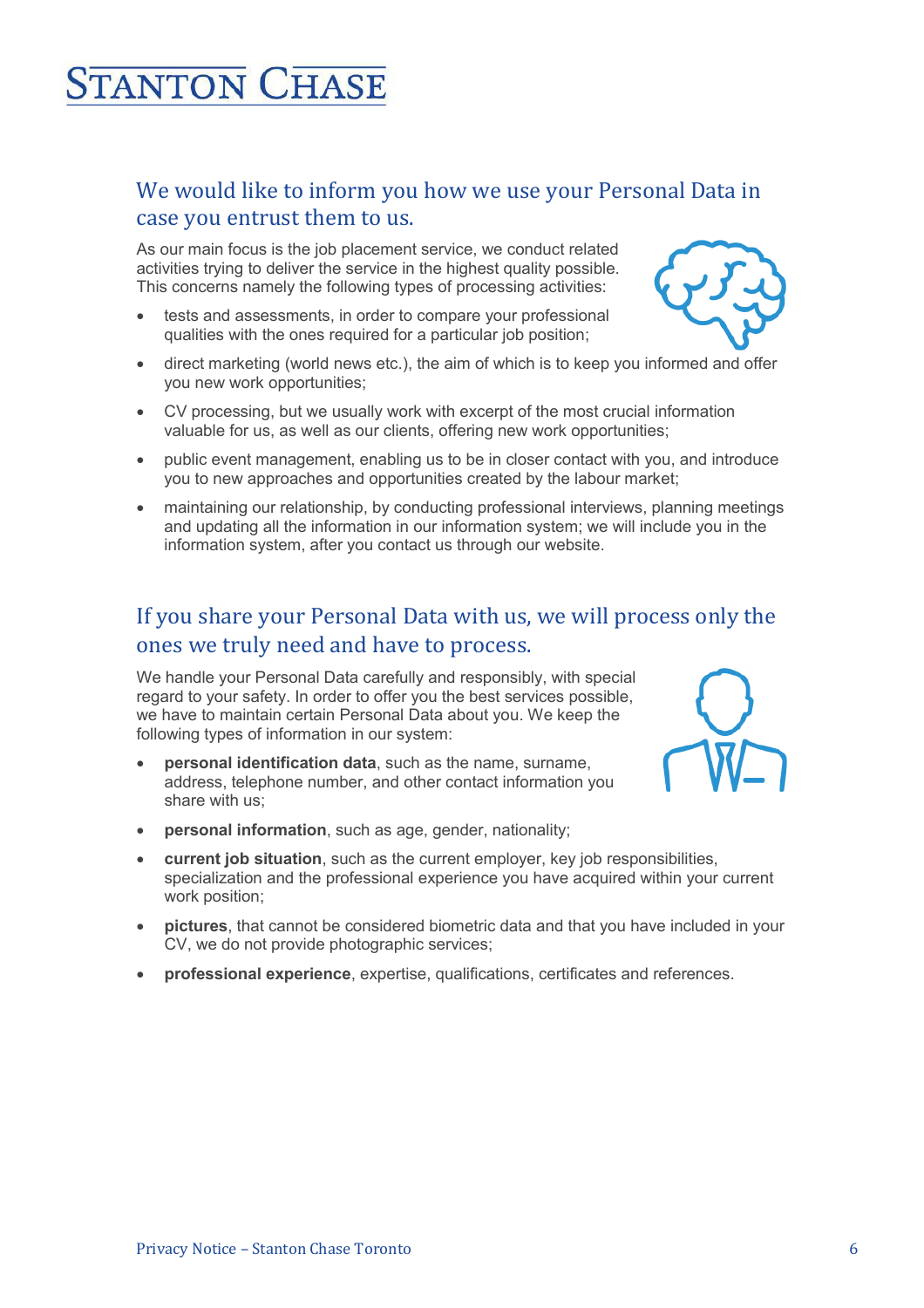You may not share all these kinds of information directly, though we may obtain them during the interviews or during your visit of our website, therefore we want to inform you about their typical nature:

- **IP addresses and cookies**, which we may obtain based on your visit of our website and which we use solely for the purpose of securing our systems. We do not use these kinds of information for the purpose of behavioural advertising or other kind of profiling of you or your behaviour;
- **psychological tests**, as our clients may need to know some information about your character and your eligibility for the position;
- **salary or invoiced hourly rate**. We keep this information about you, in order to be able to react promptly to the eventual offers that may interest you, and offer you enhanced services.

In case we obtain the information about you from a different source than from yourself, we inform you about it and you can assert your rights. We provide you with the information at the latest **one month** after we obtain it and before the start of the processing process. We would like to ensure you, we will not process any information of such type prior to informing you.

### We do not keep your information forever. For how long will we hold it?

We will not keep your information forever, but for the period necessary to be able to offer you new work opportunities. In accordance with our business purpose, we store your Personal Data for a period of **maximum 5 years** since our last contact. In case we have the legal obligation to store the information about you for a longer period of time, we will store it longer, but if you assert your rights, we will inform you about it. You can always request the restriction of processing or



erasure of your Personal Data. You can also withdraw your consent with the Personal Data processing, which will be reflected immediately. Please take note, that as a result of withdrawal of consent, we will not be able to offer you our services, requiring Personal Data processing anymore.

### Do we always process the most up-to-date information available?

We regularly update Personal Data we keep about you. Taking into account your situation, as well as your experience may evolve in the course of time, we encourage you to regularly update your Personal Data and avoid processing incomplete or out-dated information about you. We would highly appreciate it, if you would help us maintain our contacts database up to date, by informing us about eventual changes in your Personal Data through email, telephone or personal contact.

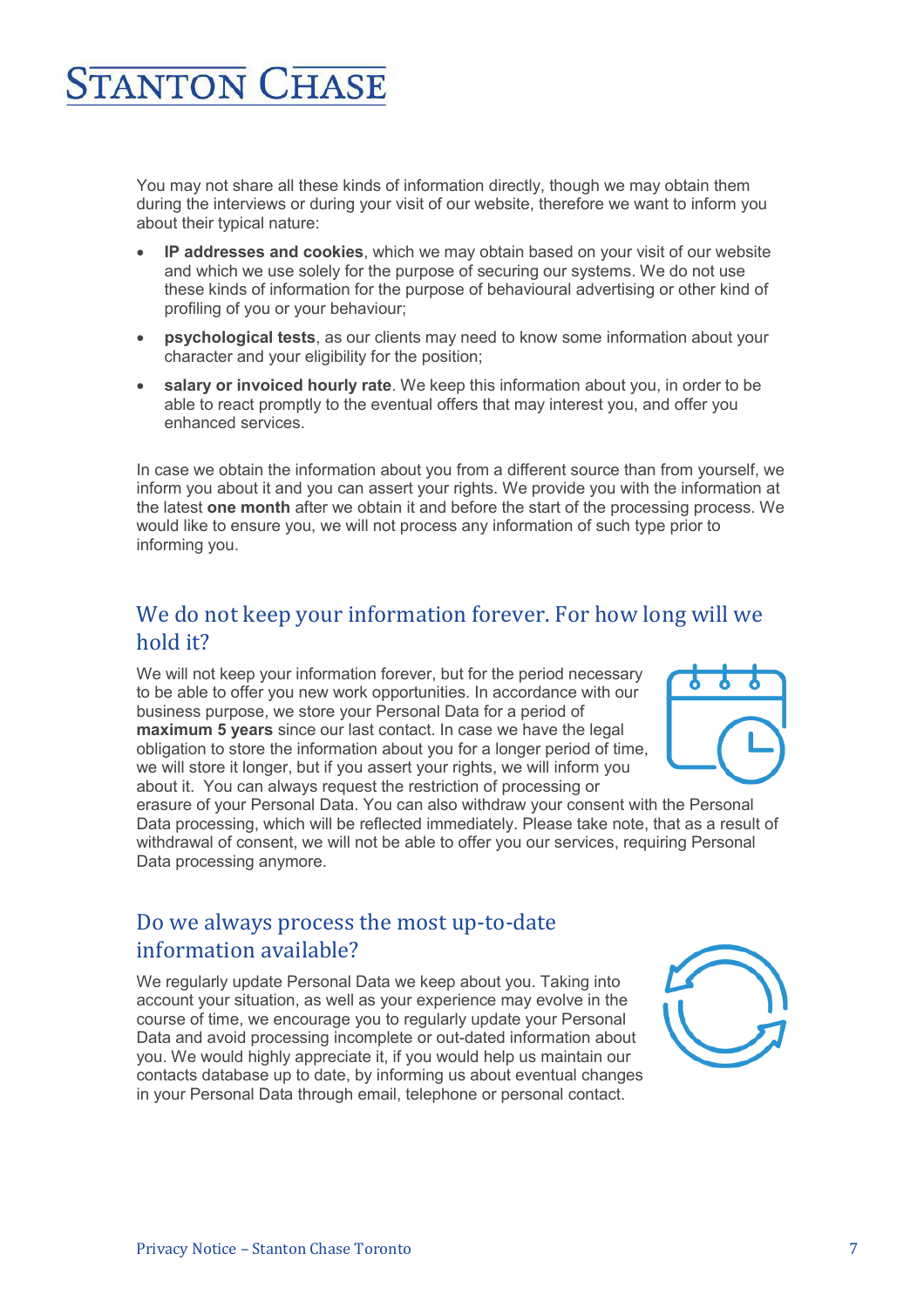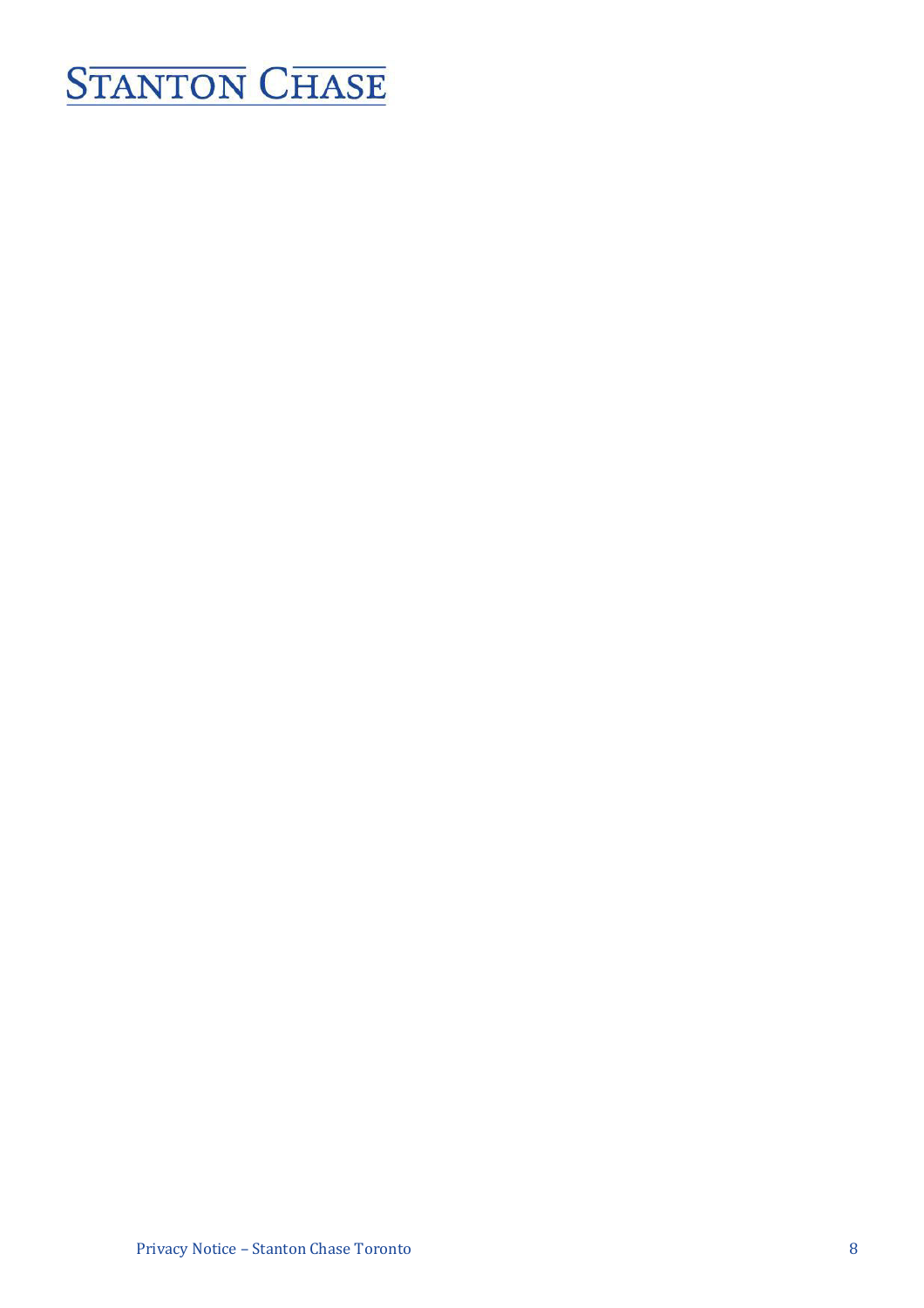#### Final provisions

All legal relationships following from or relating to the Personal Data processing shall be governed by the legislation of Canada, regardless of where they were accessed from. Any potential disputes arising from the privacy protection between you and the Stanton Chase company shall be referred to and resolved by the Canadian courts under the Canadian legislation.

We may and will regularly amend the text of this Privacy Notice document. We will notify you in advance of any such change by email at least 30 days before the change takes effect.

This Privacy Notice shall take effect on May 25<sup>th</sup>, 2018 and was lastly updated on May 17<sup>th</sup>, 2018.